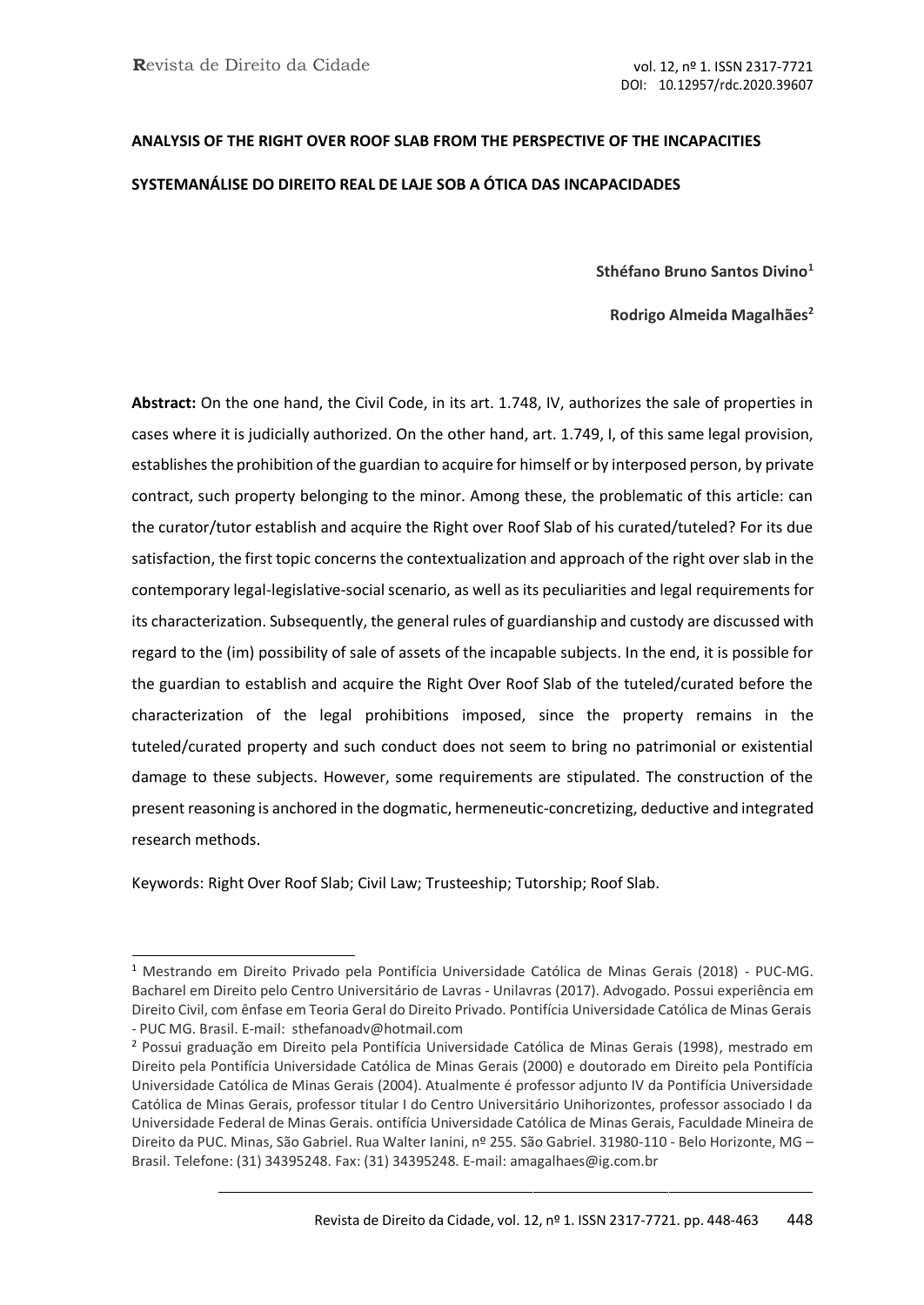#### **Resumo:**

De um lado, o Código Civil, em seu art. 1.748, IV, autoriza a venda de imóveis nos casos em que for autorizado judicialmente. De outro, o art. 1.749, I, deste mesmo dispositivo legal, estabelece a vedação de o tutor adquirir para si, ou por interposta pessoa, mediante contrato particular, tais bens pertencentes ao menor. Entre estes, a problemática do presente artigo: pode o curador/tutor estabelecer e adquirir Direito de Laje de seu curatelado/tutelado? Para sua devida satisfação, o primeiro tópico se incumbe da contextualização e abordagem do direito de laje no contemporâneo cenário jurídico-legislativo-social, bem como suas peculiaridades e exigências legais para sua caracterização. Posteriormente, abordam-se as regras gerais da tutela e da curatela com relação à (im)possibilidade de venda de bens dos sujeitos incapazes. Ao final, conclui-se pela possibilidade de o tutor/curador estabelecer e adquirir Direito de Laje do tutelado/curatelado ante a não caracterização das vedações legais impostas, vez que o imóvel ainda permanece em propriedade do tutelado/curatelado e tal conduta parece não trazer nenhum dano patrimonial ou existencial a esses últimos sujeitos. Contudo, estipula-se alguns requisitos. Ancora-se a construção do presente raciocínio nos métodos dogmático, hermenêutico-concretizador, dedutivo e de pesquisa integrada.

Palavras-chave: Direito Real de Laje; Direito Civil; Curatela; Tutela; Laje.

#### **Introduction**

The Brazilian right over roof slab, inspired by Spanish law, appears as a land regularization mechanism. Bill 13.465/2017 brings the requisite requirements to its stipulation, however, it is silent as to the active standing to seek the application. The present article assumes that the right over roof slab is claimed by the guardian/conservator, in his own name, of his curated/tuteled property. There is therefore no specific provision in the aforementioned legislation addressing this subject, and must resort to the other rules of the civil legal system.

On the one hand, the Civil Code, in its art. 1.748, IV, authorizes the sale of properties in cases where it is judicially authorized. On the other hand, art. 1.749, I, of this same legal provision, establishes the prohibition of the guardian to acquire for himself or by interposed person, by private contract, such property belonging to the minor. Among these, the problematic of this article: can the curator/tutor establish and acquire the Right over Roof Slab of his curated/tuteled?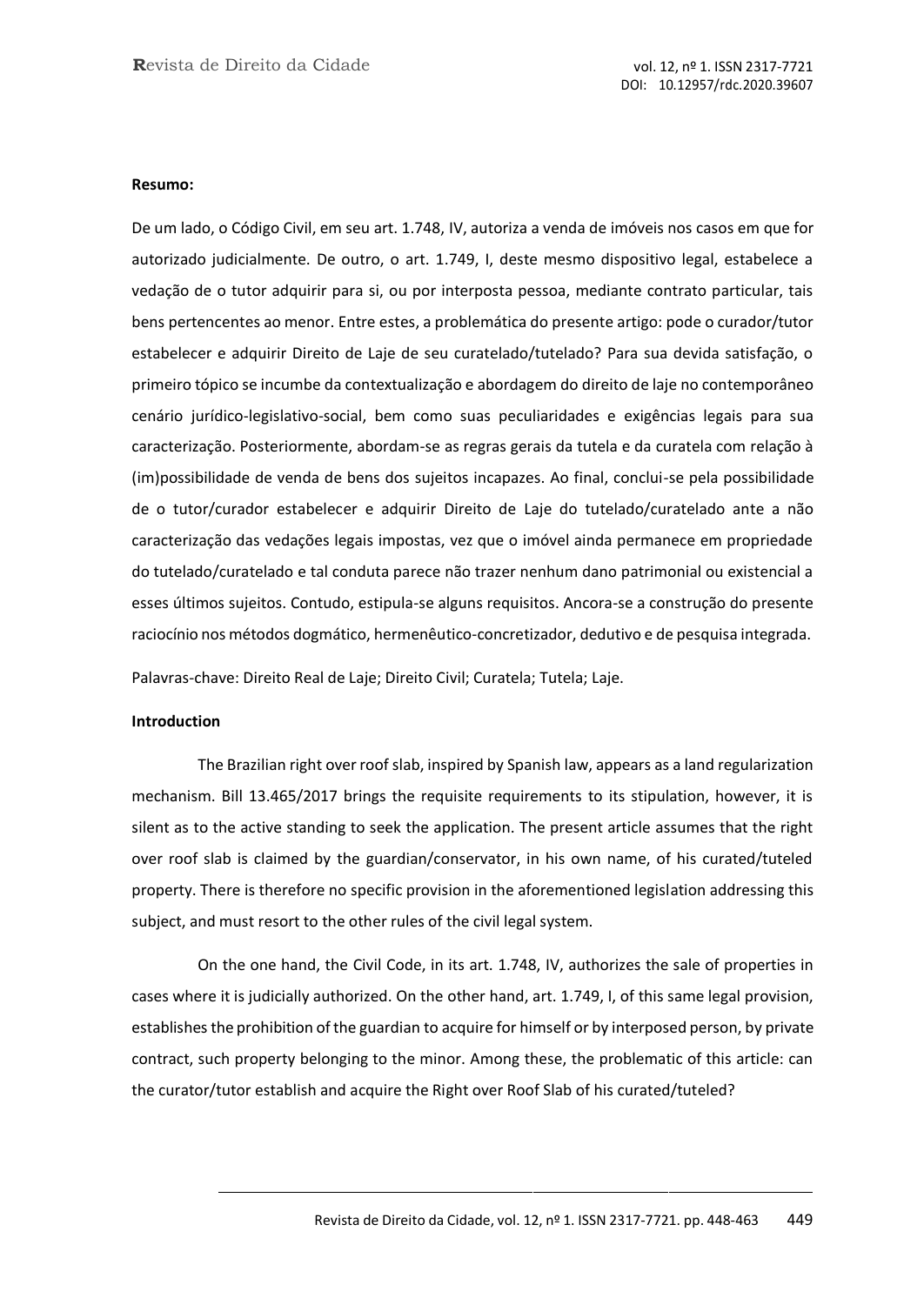The first topic concerns the brief considerations about the right over roof slab. It is from its essential requirements to its peculiarities, similarities and differences with other institutes to which it resembles; among them the real surface right and the condominium building. Subsequently, guidelines are addressed regarding the capacity of the civil person, with the necessary changes made by the Statute of the Person with Disabilities, focusing on the negotiation plan and the reflexes in the curatela and civil guardianship. In the end, it is possible for the guardian to establish and acquire the Right Over Roof Slab of the tuteled/curated before the characterization of the legal prohibitions imposed, since the property remains in the tuteled/curated property and such conduct does not seem to bring no patrimonial or existential damage to these subjects. However, some requirements are stipulated. We anchored the construction of the present reasoning in the dogmatic, hermeneutic-concretizing, deductive and integrated research methods.

## **Brief considerations of the Right Over Roof Slab**

The insertion of the Right Over Roof Slab in the contemporary legal scene occurred with the increase by Provisional Measure 759/2016. In the explanatory memorandum, the aforementioned legislation aims to meet the challenge of urbanism and contemporary urban planning law to regularize informal and irregular settlements, $3$  designated by the land regularization manual such as tenements, favelas, irregular or clandestine subdivisions and degraded housing developments (BRASIL, 2010, p. 19-49) (HOSHINO; MEIRINHO, COELHO, 2017).

The aforementioned legislation is inspired by the derecho de vuelo ou sobreedificación (LÓPEZ, 2017<sup>4</sup> ) provided for by the Spanish Mortgage Regulation as a Real Right of domain

<sup>&</sup>lt;sup>3</sup> "Os assentamentos informais geralmente não têm escrituras legais formais e podem apresentar padrões de desenvolvimento irregular, falta de serviços públicos essenciais, como saneamento, e ocorrem em terrenos públicos ou ambientalmente vulneráveis. Estejam eles em terrenos públicos ou privados, os assentamentos informais cresceram progressivamente em muitos anos e vários existem há décadas" (FERNANDES, 2011, p. 2).

<sup>4</sup> "*Desde nuestro punto de vista, la naturaleza jurídica de los derechos de sobreedificación y subedificación presupone su constitución sobre un edificio – el cual puede encontrarse construido, en construcción, o en* proyecto. No obstante, sabedores de la utilidad que puede suponer en algunos casos su constitución sobre un solar, consideramos que la misma podría admitirse cuando se den los presupuestos para la constitución de la *propiedad horizontal. Dentro de tales supuestos, podría incluirse, a priori, aquel en que la constitución de los derechos de sobreedificación y subedificación se presenta como una alternativa al contrato de cambio de solar por edificación futura, pues una vez ejercitado el derecho, existirá una pluralidad de titulares, que serán a la vez cotitulares del suelo. Pensamos concretamente en el supuesto en que el propietario de un solar concede* un derecho de sobreedificación o subedificación sobre el mismo a favor de un tercero que se obliga a entregar, *como contraprestación, un número determinado de plantas, pisos, locales o plazas de garaje. Ejercitado el referido derecho, existirá una pluralidad de propietarios y una cotitularidad sobre el suelo. Así las cosas,* parece que, aunque sea por esta vía excepcional, podría defenderse la viabilidad de la fórmula alternativa que *estudiamos"* (LÓPEZ, 2017, p. 04-05).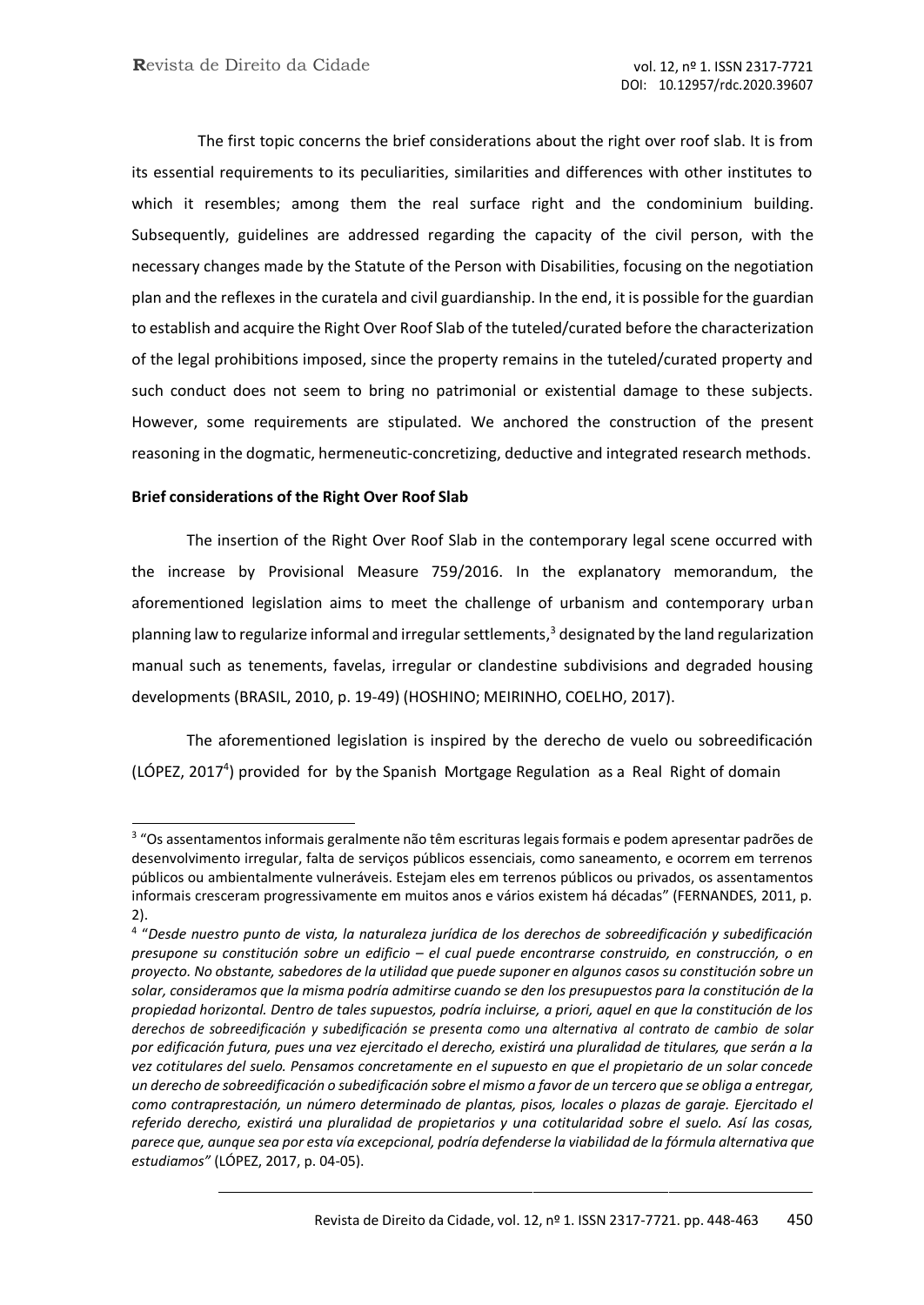vocation<sup>5</sup>, in the guidelines of art. 16.2, a and d In this legal system, this right derives from real covenants for which a different person who does not own the building in question is entitled to raise or deepen it by building new plants and making it perpetual<sup>6</sup> by integrating vertically the base building, without the formation of a surface right<sup>7</sup> (CARMONA; OLIVEIRA, 2017, p. 136).

Initially, the Brazilian provisional legislation conceived the right over roof slab as the possibility of coexistence of autonomous real estate units of distinct entitlements located in the same area, in order to allow the originating owner to surrender the surface of its ownership so that third party build unit distinct from that ceded and originally built in the soil. (BRASIL, 2016). Within its scope of application, the right over roof slab would cover both the airspace and the subsoil of public or private land. The construction, however, by logic and fidelity to the term over roof slab, should be accessed vertically.

Moreover, to characterize this right, the provisional measure established the need for functional isolation for independent access between properties. In other words, it would only be possible to characterize the right over roof slab if the holder of this right were transferred to public roads, either through easement of passage or other legally viable means to do so. (BRASIL, 2016).

Another point of prominence of the provisional measure is that it forbade the existence of successive overlays. Therefore, the right over roof slab could only be exercised once, exclusively by the owner of the base construction, since the legislation itself prohibited the new owner of the slab

*<sup>&</sup>quot;Puede tratarse también de un derecho de sobre y de subedificación, en cuyo caso el titular adquirirá una* cuota en el suelo y en el resto de elementos comunes cuando realice la sobre o subedificación, incorporándose *entonces como copropietario, y asumiendo entonces derecho a votar y obligación de contribuir a los gastos comunes"* (PÉREZ, 2011, p. 709

<sup>5</sup> "*El propietario de un terreno es dueño de su superficie y de lo que está debajo de ella, y puede hacer en él* las obras, plantaciones y excavaciones que le convengan, salvas las servidumbres, y con sujeción a lo dispuesto *en las leyes sobre Minas y Aguas y en los reglamentos de policía."*

<sup>&</sup>lt;sup>6</sup> "[...] não existem direitos reais em coisa alheia com o atributo da perpetuidade, pois em algum momento o titular terá que restituir os poderes dominiais ao proprietário. [...] O direito de laje é uma nova manifestação do direito de propriedade. [...] A tipificação do direito de laje - com início no artigo 1.510-A do Código Civil -, abre-se um novo capítulo na constante ressignificação do direito de propriedade brasileiro. [...] A seu turno, o direito de laje é propriedade perpétua, cujo registro no RGI ensejará uma nova matrícula, independente daquele aplicável à propriedade do solo ou de sua fração ideal" (ROSENVALD, 2017, s.p)

<sup>&</sup>lt;sup>7</sup> "A nosso ver, o direito de laje se aproxima mais da enfiteuse e do condomínio por unidades independentes (edilício), embora com eles também não se confunda. Na enfiteuse não há a abertura de matrículas próprias para o domínio direto e útil, convivendo os dois direitos autônomos na mesma folha matricular. A enfiteuse, embora perpétua, cinde a propriedade em dois direitos, cujas faculdades são bastante distintas: enquanto o proprietário direto tem a nua-propriedade do bem, o enfiteuta possui um direito quase tão amplo quanto a propriedade, no qual se encontra toda a utilidade da coisa. A relação entre ambos se restringe a obrigações quase sempre de cunho pecuniário, como no pagamento do foro anual e do laudêmio nas transmissões. Há, ainda, a possibilidade de extinção da enfiteuse, com a consolidação de ambos os direitos em uma só pessoa, seja pelo resgate ou pela renúncia" (FIUZA; COUTO, 2017, p. 5).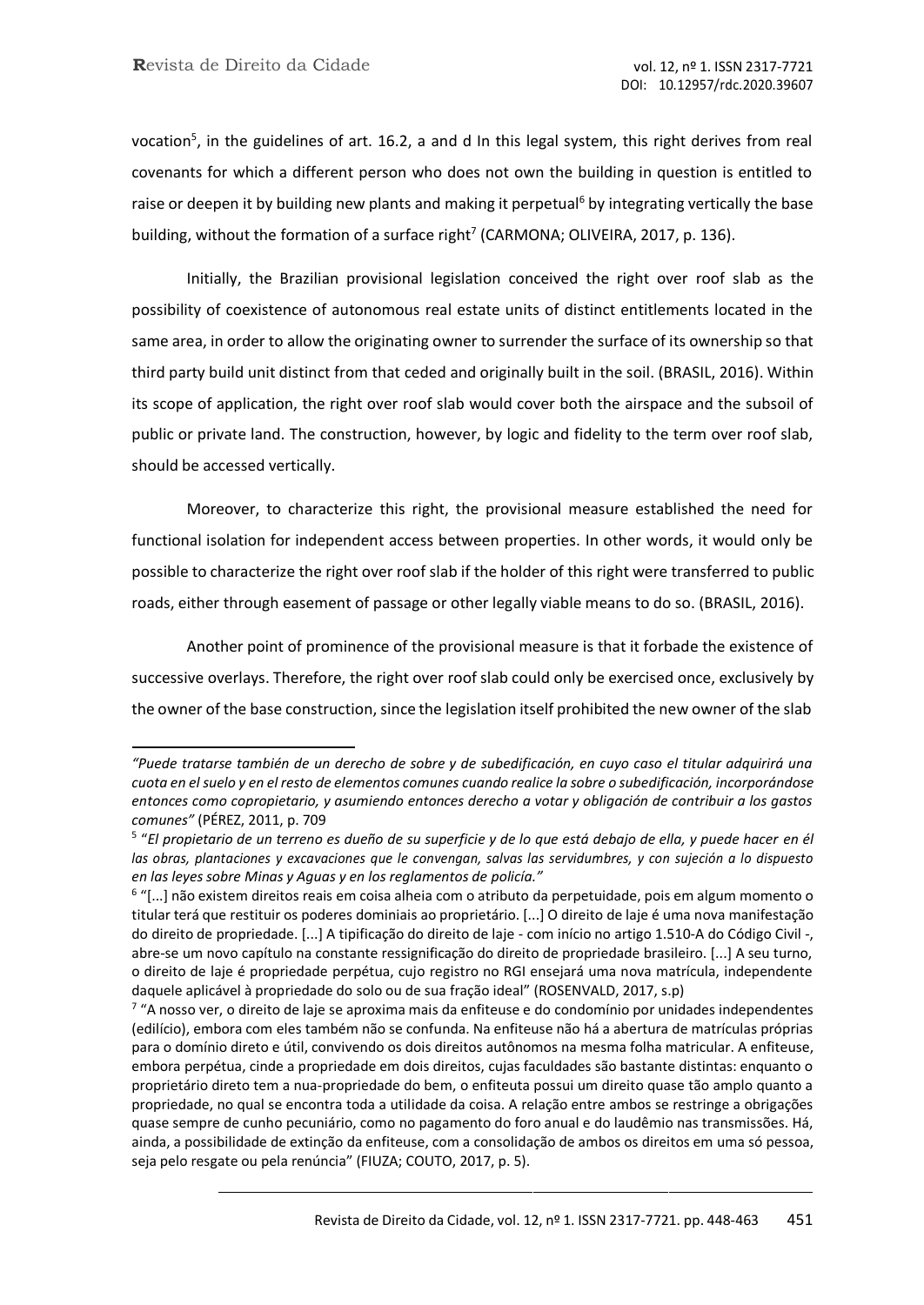from establishing new rights and buildings under its roof. It is clear that this and other debates were the subject of heated doctrinal discussions.

Farias and Rosenvald (2019) welcomed the innovative aspect of MP 759/2016 regarding the mitigation of the tax burden controversy of this type of construction. The art. 1.510-A, §4, of this regulation assigned the owner of the right over roof slab the charges and taxes that affect his unit. They criticized, however, the absence of right of first refusal of the holders of the slab right in the purchase in case of sale of the autonomous units.

Albuquerque Junior (2017) was more radical. The author classified the right over roof slab as an area of real right of surface, in the form of elevation. This criticism will be drawn later and in a timely manner. However, it is anticipated that the right over roof slab has characteristics and elements that give it uniqueness and uniqueness over other real rights, especially the surface right. In the same sense, Rodrigues Júnior (2016) criticizes the legislator for the lack of technical rigor when describing the law in question, stating that the term roof slab is technical for the legal context.

Gagliano (2017) criticizes and says that the right over roof slab could have been treated within the guidelines of the real right of surface, being understood as unnecessary autonomous regulation. He also criticized the absence of a stipulation expressed by the MP on the autonomous registration of the autonomous units in relation to the base construction and the fence of successive overlays. However, he extolled that the right over roof slab emerges with an interesting social aspect, giving social visibility to the contemporary reality of the irregular settlements.

With embarrassments to the other criticisms and considerations, Bill 13.465/2017 received a large part of the requisitions made by lawyers and responsible for urbanism. The art. 1.510-A has brought a more technical definition by designating that the owner of a base construction may yield the upper or lower surface of its construction so that the slab holder maintains it as a separate and autonomous unit from that originally built on the ground.

The right over roof slab can be installed on both upper and lower surfaces, on public or private land, provided that they are vertically designed and excluding other buildings not owned by the owner of the base building (BRAZIL, 2017). The roof slab will enjoy its own registration, which will be linked to the registration of the land, in accordance with art. 176, §9, of Bill 6.015/1973 (BRAZIL, 1973), and the holder may use, enjoy and dispose of thisright in accordance with art. 1510- A, §3 ° (BRAZIL, 2017).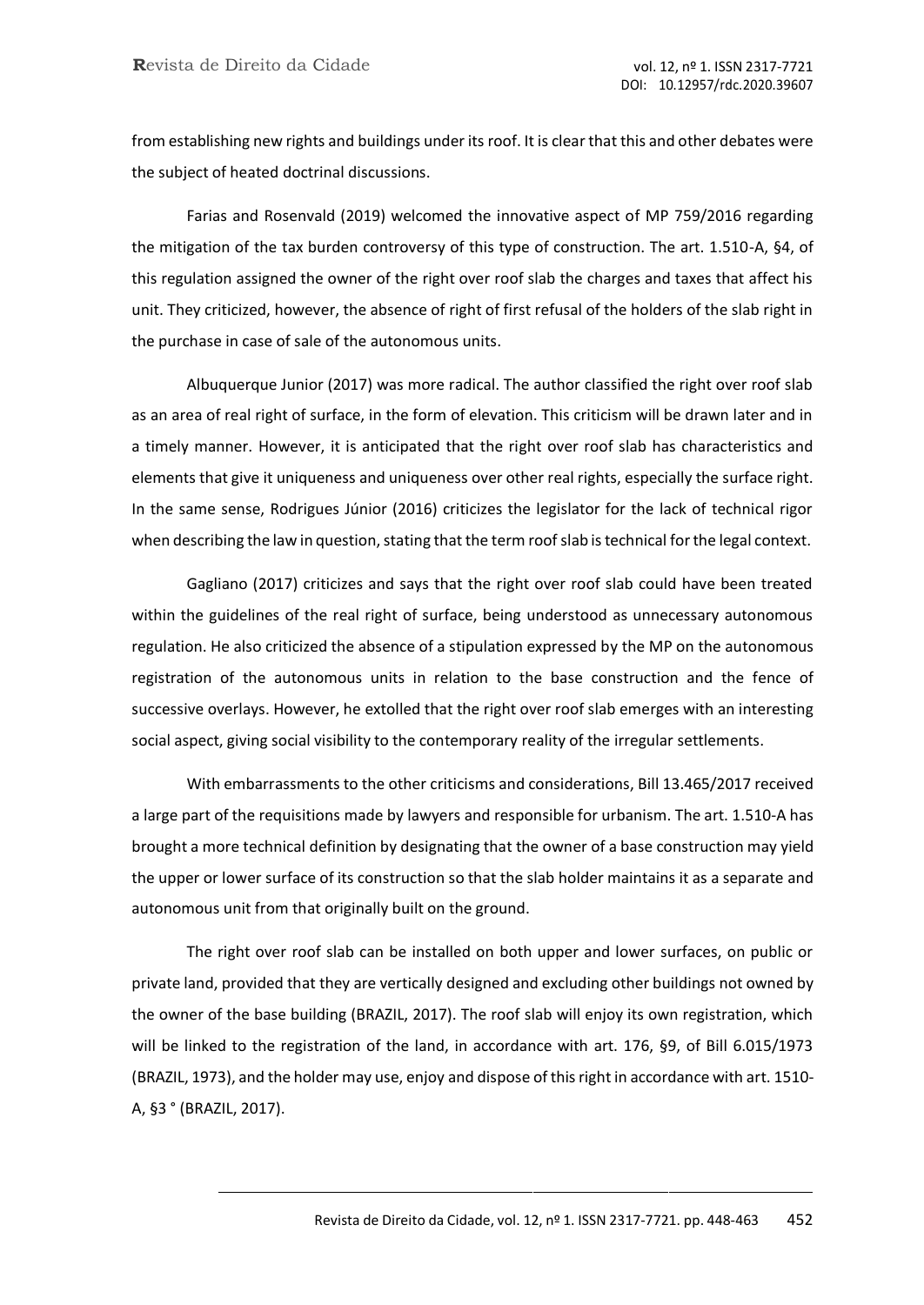The tax liability will be attributed to the owner of the autonomous units. That is, each one will be responsible for the taxes corresponding to his domain, according to art. 1.510-A, §2. However, with respect to the transmission tax, this will be on the valuation of the whole property, not just the share corresponding to the ownership of the owner.

The Bill 13.465/2017 also barred the possibility of assigning an ideal fraction over the ground or proportional participation in identified areas. This is due to the terminological rigor of its ontology expressed in the roof slab. Differently from what is stipulated in the condominium building, where each condominium has an ideal fraction of the ground, in the right over roof slab the right holder will only have it in the roof slab itself (article 1.510-A, §4).

Another advance on the former provisional measure was the exclusion of successive overfishing. Now, under the terms of art. 1.510-A, §6° (BRAZIL, 2017), holders of the right over roof slab may assign the surface of their construction to establish a new right over roof slab, provided there is express authorization of the owners of the base construction and of the other slabs, and the existing building and urbanistic positions must be observed.

However, there are not only rights for roof slab holders. They have the duty to avoid constructing works to damage the security, the architectural line or the aesthetic arrangement of the building, applying, where applicable, the rules of the condominium building (articles 1.510-B and C).

With regard to the necessary and indispensable expenses for the preservation and enjoyment of common parts which are useful to every building and for the payment of services of common interest, they shall be shared between the owner of the base building and the owner of the roof slab in the proportion stipulated in contract (article 1.510-C).

If there is a need to carry out urgent repairs in the building in the public areas, any owner of the right over roof slab can promote them, pursuant to art. 1.510-C, §2, which shall have the right to restitution of the amounts spent as an obligation to make, in the modes of the sole paragraph of art. 249 of the Civil Code. (BRASIL, 2017).

The indispensable need for independent access and functional isolation to characterize the right over roof slab contained in MP 759/2016 has been suppressed. The right of preference of the owners of the roof slab was increased in art. 1.510-D. in case of sale of any overlapping units, the owners of the base construction and the roof slab, in this order, will have preemptive rights under equal conditions with third parties, and must be scientific in writing, so that they manifest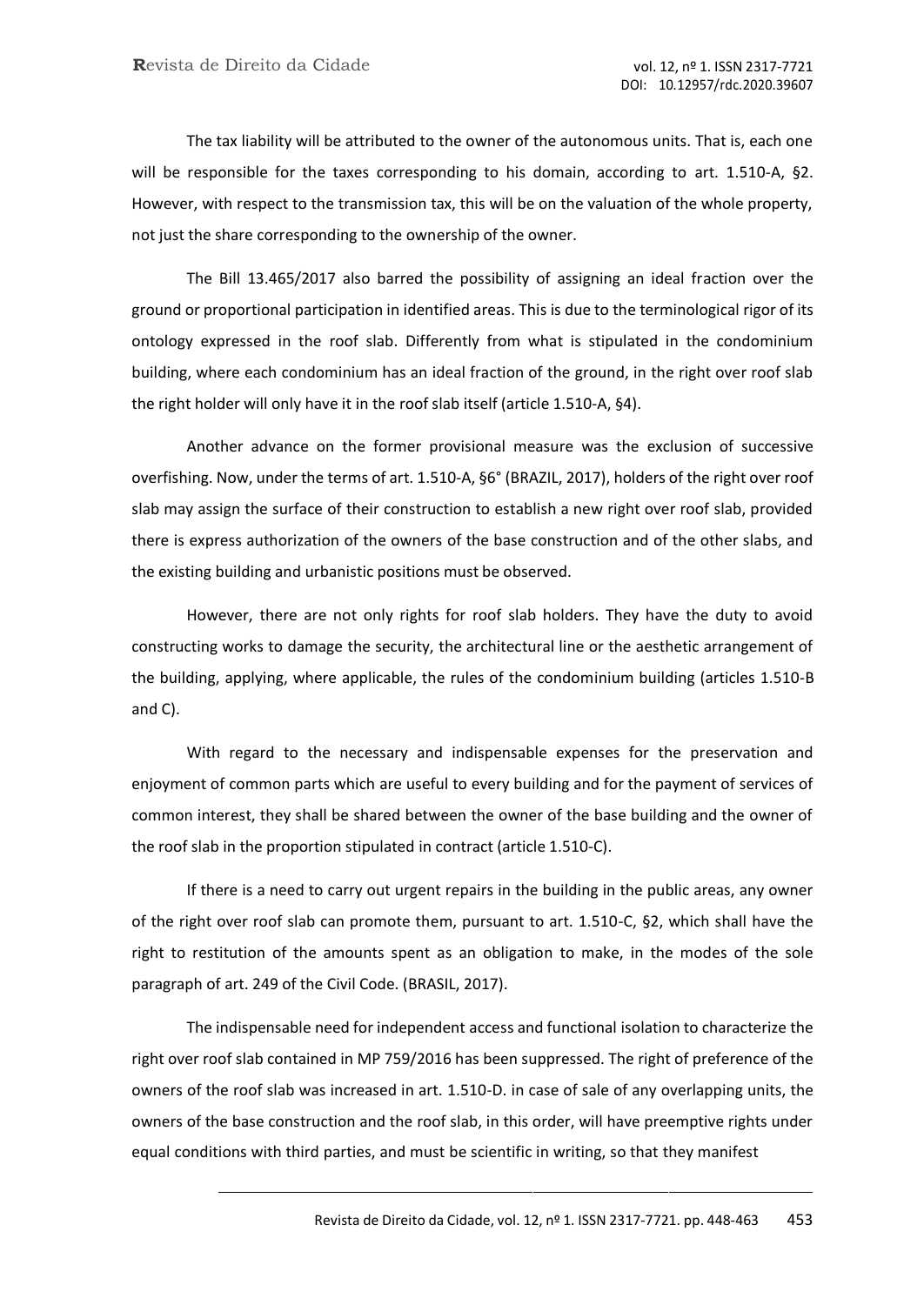themselves within 30 days . If the sale is made without such notification, the interested holder may deposit the respective price for the party sold to a third party, and must do so within a decay period of one hundred and eighty days, counted from the date of sale.

Finally, with regard to the extinction of the right over roof slab, the legislation provided that the ruin of the base construction will imply the dismantling of this right, except if: this was established on the subsoil; or if the base construction is not rebuilt within five years from the date of the ruins.

Given the above, it is noted that the ontology of the right over roof slab is of real right of its own. Its holder will exercise it in an autonomous and perpetual form, within the legal limits, indefinitely, being possible to transmit it to the heirs. Some legal institutes resemble the right over roof slab, in particular the condominium building and the real surface right. For example. The similarities of the right over roof slab, with respect to the first, are concentrated: 1) in the existence and stipulation of exclusive property areas, through autonomous real estate units; 2) in the full and perpetual right; 3) common parts that serve the whole building (article 1.331, §2 of the Civil Code of 2002); 4) on the possibility of the owner to use, enjoy and dispose of his property (article 1.335, I of the Civil Code of 2002); 5) in the duty of conservation of the parts that serve to any building and the payment of services of common interest, proportionally established in the agreement or contract (article 1336, I, of the Civil Code of 2002); 6) in the fence of works that jeopardize the safety of the building and its aesthetic arrangement (article 1336, II and III of the Civil Code of 2002); 7) in the possibility of urgent repairs by the holder of the right concerned (article 1.341, §1 of the Civil Code of 2002); 8) and in the unanimous consent for the extension of the building (article 1.343 of the Civil Code of 2002).

The differences, however, are mainly based on: 1) in the condominium building there is a requirement for a previously designed project, and other documentation, since these are complex buildings (article 1.332 of the Civil Code of 2002 c/c Law 4291/1964) ; 2) the roof slab, in the condominium, as a rule, is a common part (art. 1.331, §5 of the Civil Code of 2002), while in the right over roof slab is for the exclusive use of the right holder; 3) the main and notable difference is perhaps this: the ownership of an ideal fraction of the land in the condominium building (art.1.331, §3 of the Civil Code of 2002), while in the right over roof slab there is no such legal situation; 4) Finally, in the condominium building, there is no preemptive right in case of sale of the property, except in the cases of garage and sale of land after the destruction of the building (articles 1.338 and 1.368, §2 of the Civil Code of 2002).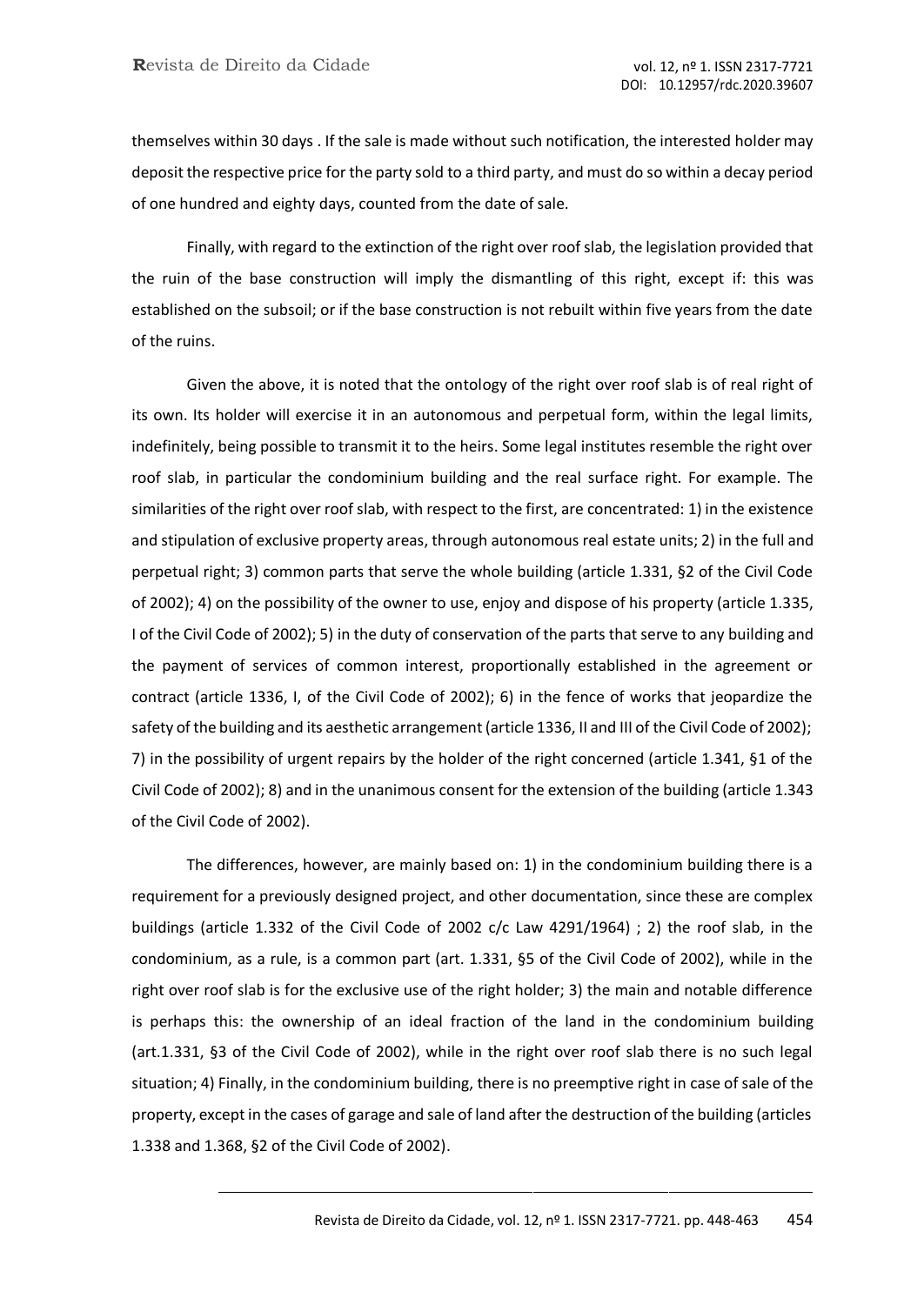| Similarities                                     | <b>Differences</b>                                   |
|--------------------------------------------------|------------------------------------------------------|
| Autonomous real estate units                     | Complex buildings: a previously designed             |
|                                                  | project (article 1.332 of the Civil Code of 2002     |
|                                                  | c/c Law 4.291/1964)                                  |
| Full and perpetual right                         | Terrace: condominium - common part (article          |
|                                                  | 1.331, §5 of the Civil Code of 2002); slab -         |
|                                                  | exclusive use                                        |
| Existence of common parts (Article 1.331, § 2    | Ideal fraction in the soil: (article 1.331, §3 of    |
| of the Civil Code of 2002)                       | the Civil Code of 2002) (1.510-A, §4);               |
| Use, enjoyment and disposition of property       | Extinction: ruin of the royal right over roof        |
| (article 1.335, I of the Civil Code of 2002);    | slab and ruin of the condominium - art. 1.357        |
|                                                  | of the Civil Code of 2002                            |
| Conservation and enjoyment of common parts       | Right of first refusal - free disposal - art. 1.331, |
| (article 1.336, I, of the Civil Code of 2002)    | §1 - exception: vehicle shelter (article 1.338)      |
|                                                  | and sale of the land after destruction of the        |
|                                                  | building (article 1.368, paragraph 2), both of       |
|                                                  | the Civil Code of 2002                               |
| Fencing of works that compromise the safety      |                                                      |
| of the building and its aesthetic arrangement    |                                                      |
| (article 1.336, II and III of the Civil Code of  |                                                      |
| 2002)                                            |                                                      |
| Possibility of urgent repairs (article 1.341, §1 |                                                      |
| of the Civil Code of 2002)                       |                                                      |
| Unanimous consent for the extension of the       |                                                      |
| building property (unanimity - article 1.343 of  |                                                      |
| the Civil Code of 2002)                          |                                                      |

The Right over roof slab and the condominium building

Source: authors

Regarding real surface rights, the similarities are: 1) suspension of the effects of the accession (article 1369 of the Civil Code of 2002); 2) concession free of charge or onerous (article 1370 of the Civil Code of 2002); 3) transmissibility to third parties (articles 1372 and 1510-A, §3,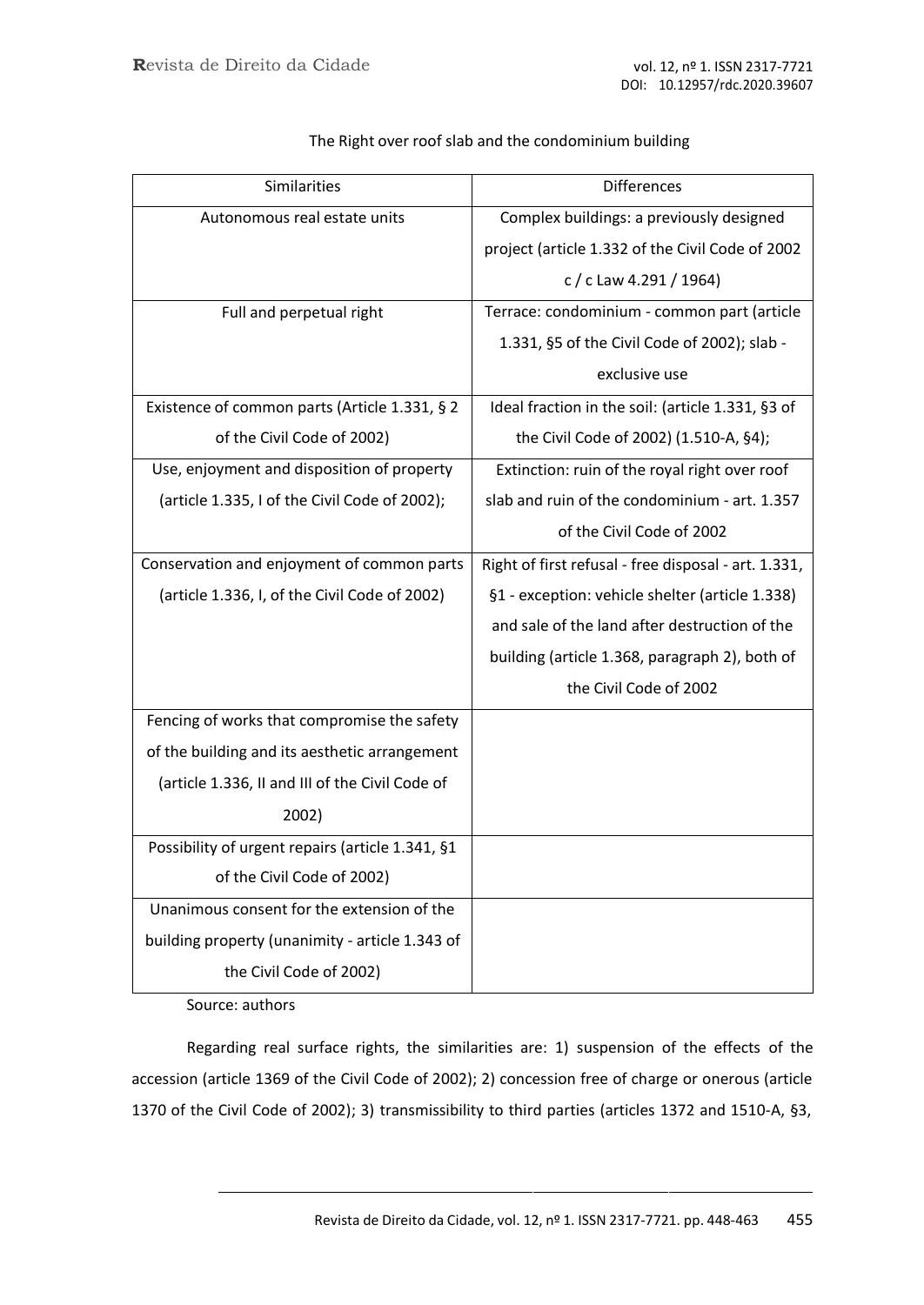both of the Civil Code of 2002); and 4) right of first refusal under equal conditions (article 1373 of the Civil Code of 2002).

The divergences are also clear, concentrating on: 1) while the right over roof slab is perpetual, the surface is resolvable, extinguished in the improvement of the term; 2) in the real right of surface exists the possibility of extinction of the right by virtue of its adverse use to the originally designed destination (article 1.374 of the Civil Code of 2002), in the right the right over roof slab there is no such situation that, in case of damages or misfortunes, should be settled by the right of neighborhood; 3) in the tax liability of the real surface right, the landowner is responsible for the charges and taxes of all construction (article 1.371 of the Civil Code of 2002), while in the right over roof slab each owner will be responsible for its autonomous real estate unit ; 4) in case of transferability, as already discussed, the tax in the real right of surface will be on only the corresponding portion of the property, while in the right over roof slab will fall on the whole unit built; 5) Finally, while in the right over roof slab there is the possibility of building successive overlays, such conduct is prohibited in the real right of surface (article 1.510-A, §6).

| <b>Similarities</b>                               | <b>Differences</b>                                |
|---------------------------------------------------|---------------------------------------------------|
| Suspension of the effects of the accession        | Resolvable property                               |
| (article 1.369 of the Civil Code of 2002)         |                                                   |
| Free or onerous concession (article 1.370 of      | Extinction in advance for different purposes      |
| the Civil Code of 2002)                           | for which it was granted (article 1.374 of the    |
|                                                   | Civil Code of 2002)                               |
| Transmissibility to third parties (Articles 1.372 | Tax liability: superficial - charges and taxes    |
| and 1.510-A, §3, both of the Civil Code of        | (article 1.371 of the Civil Code of 2002)         |
| 2002)                                             |                                                   |
| Right of first refusal under equal conditions     | Possibility of registration of surface right over |
| (article 1.373 of the Civil Code of 2002)         | ideal fraction of the land                        |
|                                                   | Transmission tax: of all or part of the property  |
|                                                   | ?                                                 |
|                                                   | Successive overlapping: discipline expressed in   |
|                                                   | the real right of slab (article 1.510-A, $\S6$ °) |

The Right over roof slab and the real surface right

Source: authors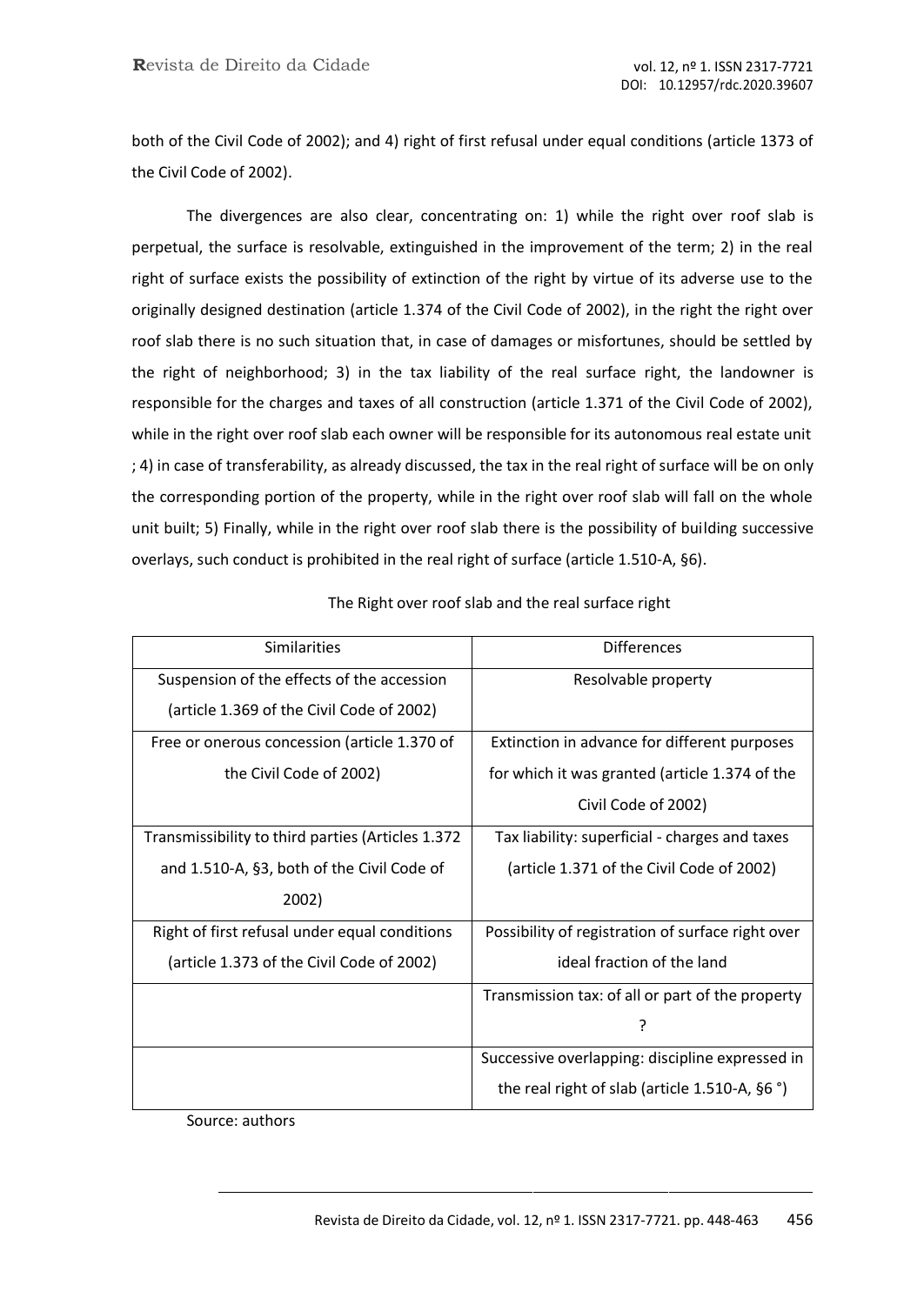Now, the following hypothesis is figured: X is curated/tuteled of Y. X has real estate on his property. Y, intends to establish the right over roof slab, in its own name, on the properties of X. In this case, the legal prohibition of art. 1.749, I, of the Civil Code? This questioning will be answered from the point of view of incapacities theory.

#### **The Right over roof slab and the incapacities system**

With the advent of Law 13.146/2015, known as the Disabled Persons Statute, some substantial changes were made in matters related to the theory of disabilities originally provided for in the Civil Code of 2002.

Until the entry into force of said legislation, they were considered totally incapable: 1) children under sixteen; 2) those who, because of illness or mental deficiency, do not have the necessary discernment for the practice of acts of civil life; and 3) those who, for transitory reasons, can not express their will. On the other hand, they were considered relatively incapable: 1) those over sixteen and under eighteen; 2) habitual drunks, addicts in toxic, and those who, because of mental deficiency, have reduced discrimination; 3) the exceptional ones, without complete mental development; 4) and the prodigals.

With the respective changes, in the contemporary scenario, only the under sixteen years are considered absolutely incapable. On the other hand, the relatively incompetent are: 1) those over sixteen and under eighteen; 2) habitual drunks and toxic addicts; 3) those who, because of transient or permanent cause, can not express their will; and 4) the prodigals.

These changes were inspired by the New York Convention, approved by Decree 186/2008 by the National Congress, which conferred it constitutional norm status. This was due to the social progression with regard to the acceptance and consideration of the disabled as a person in the contemporary scenario. It is frightening to say that, however, this behavior was not seen until such a short time.

Initially, the prescience model disciplined the relation of persons with disabilities from antiquity to modern times based on two elementary premises: the ontology of disability was metaphysical, coming from a religious or supernatural conception; and people affected by this disease were dispensable for society (CUETOZ GONZALES, 2013).

Such a model could be divided into two submodels. The first, of eugenics, is directed towards the idealization of the well-born. Anyone who did not conform to the terms and standards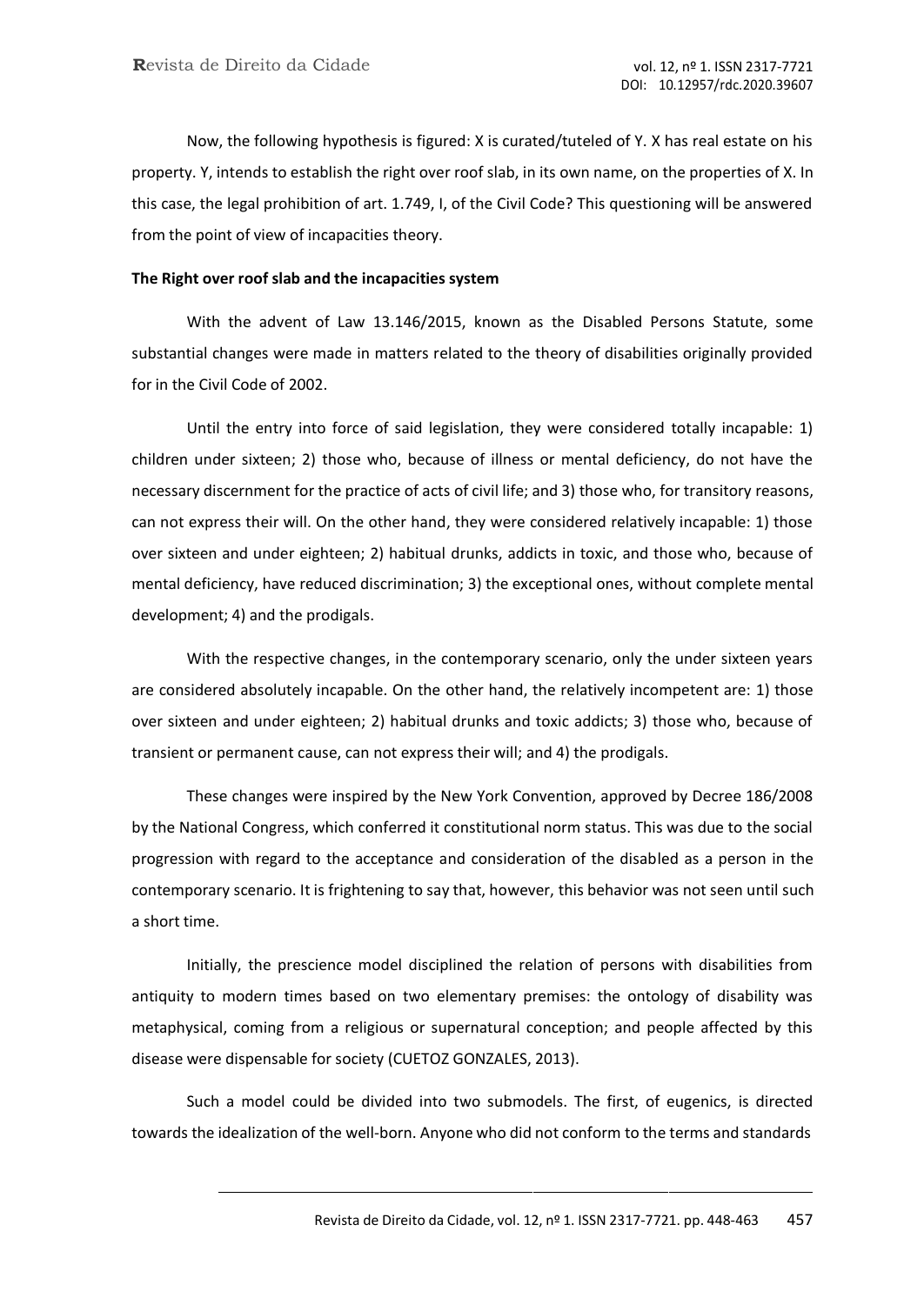of the time was considered a burden to society, justifying even their infanticide in their existential social connotation. The second is that of marginalization, under which the disabled person should be excluded from society, to avoid conflicts and maintain social peace. (PALACIOS, 2007, p. 14) (LIMA; VIEIRA; SILVA, 2017, p. 21)

At the beginning of the 20th century, there was an improvement in the tolerance of people with disabilities. Of dispensable they began to be rehabilitated. It's the rehabilitation model. Here, such subjects are considered unnecessary while not "healed" or "rehabilitated for social life". It starts from the notion that society is homogeneous, in which each subject in it must meet the legitimate expectations of the social context. While not cured, the handicapped would be an obstacle to the improvement and fulfillment of these expectations. This model did not offer solutions to those people who could not rehabilitate, as well as removed the responsibility of the society to foment the exclusive treatment of these entities. For this and other reasons it has become obsolete and fragile. (LIMA; VIEIRA; SILVA, 2017, p. 22).

In the mid-1960s and 1970s, social movements ruled by people with disabilities gained ground in the USA and the UK (BARIFFI, 2014). Starting from the conception that "The life of a person with disability has the same meaning as the life of a person without disability" (VICTORIA MALDONADO, 2013, p. 1105), the social model arises, characterizing disability no longer as an individual attribute , as the rehabilitation model called it, but a complex social phenomenon, with several repercussions, many of them being provoked by the society itself (LIMA, VIEIRA, SILVA, 2017, p. 21). "En esta línea, las personas con discapacidad remarcan que ellas tienen mucho que aportar a la sociedad, pero para ello deben ser aceptadas tal y cual son, ya que su contribución se encuentra supeditada y asimismo muy relacionada con la inclusión y la aceptación de la diferencia" (VICTORIA MALDONADO, 2013, p. 1105).

At this point, the approach to rights and the disabled person itself is humanistic. It is presumed that the concept of disability is linked to the idea that there are obstacles that prevent the exercise of fundamental rights, such as equality and freedom, making it impossible to effectively integrate these subjects in a social context. (LIMA; VIEIRA; SILVA, 2017, p. 21). And it is in this context that the Brazilian legislation intends to insert the disabled person in the social and legal plane.

According to art. 6 of Law 13.146/2015, disability does not affect a person's full civil capacity. This succinct wording brings an extensive hermeneutic modification burden into the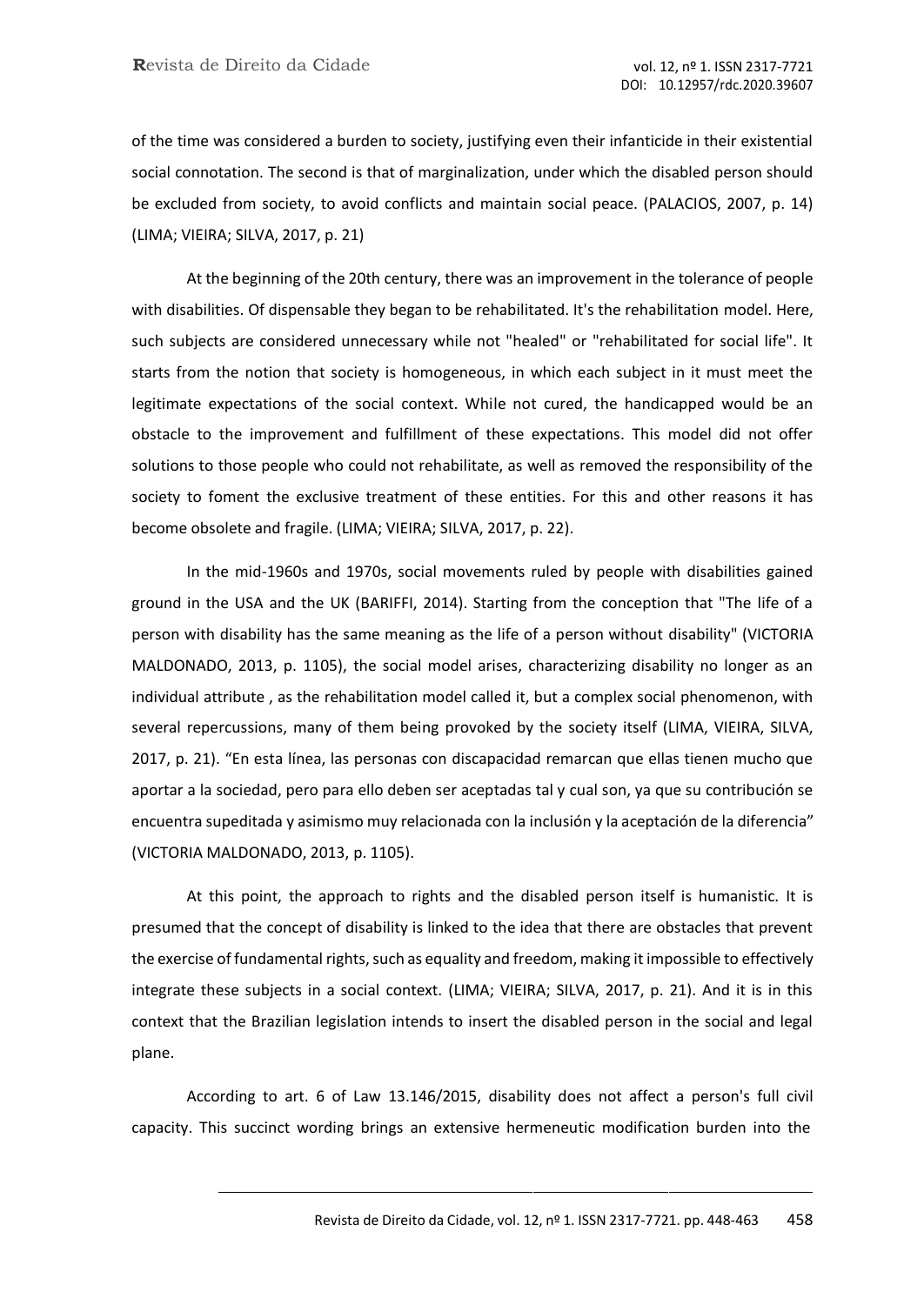system of legal business and civil capacity. Here, there are three divergent positions with distinct practical results.

The first, formulated by Gagliano and Pamplona Filho (2016, p. 147), argues that it is impossible for the mentally handicapped to be considered incapable, "inasmuch as arts. 6 and 84 of the same decree, make it clear that disability does not affect a person's full civil capacity ".

The second, defended by Tartuce (2016, 134), assumes that only those persons with disabilities affected by transient or permanent causes that make it impossible to express their will, as stated in art. 4, III, of the Civil Code.

The third, proposed by Farias and Rosenvald (2016, pp. 336) adopts the criterion of weighted will, under which the judge must verify in the concrete case if the person with deficiency to be curated has the necessary discernment for the practice of the acts of the civil life. $8$ 

In any hypothesis adopted, there will be practical distinctions to be endowed with respect to the subjective criterion listed in art. 104 of the Civil Code. That is to say, plans to analyze the existence, validity and effectiveness, for the validity of the legal business is necessary that the agent who manifests the will to negotiate is capable. If this thinking is inserted in the first line, people with disabilities are fully capable of practicing business acts. In the same sense, the second is included, except for the situation of temporary or permanent cause that prevents it from expressing its will, element constituting the plan of existence of the legal business. In the third, only persons with disabilities who have specific discernment for the practice of acts of civil life are entitled to carry out legal business. In our view, it seems that the latter brings more solid arguments for its applicability.

When the trusteeship is decreed, it will only affect the acts related to the patrimonial and negotiation rights (article 85, Law 13.146/2015). This means that with regard to existential issues, the person with a disability may decide autonomously. However, one should not ignore the provisions regarding guardianship and curatorship of the Civil Code, 1.728-1.783. As provided in art. 1.774 of this legal provision, the trusteeship applies to the normative provisions of tutorship. That is, the norms related to the equity disposition are common in both institutes, being regulated by the arts. 1.747-1.749 of the Civil Code. This fact is of special interest, since it is a matter of substantial differentiation between the trusteeship of the Civil Code and the Statute of the Person

<sup>8</sup> For more (SÁ; MOUREIRA, 2011)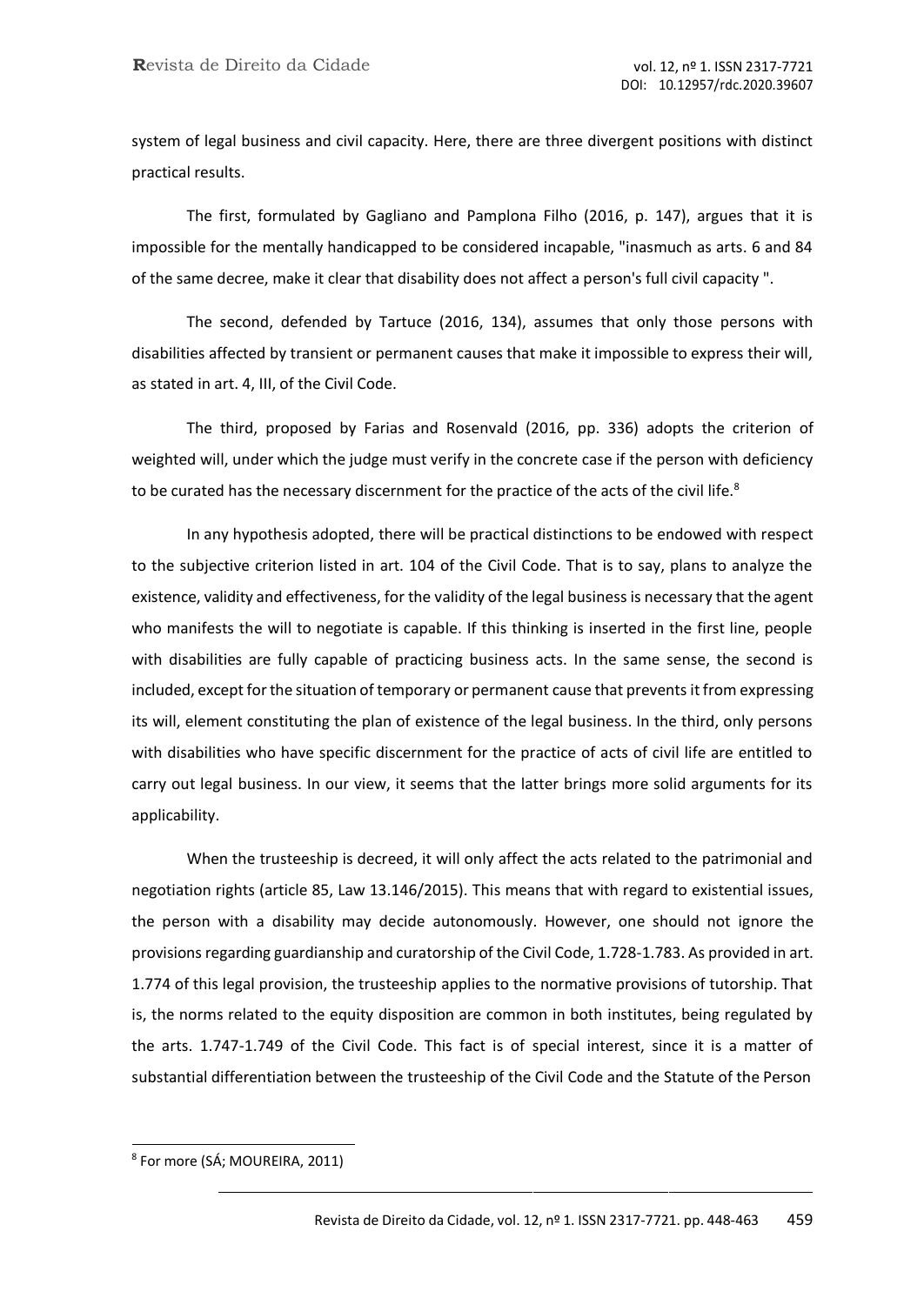with Disabilities. While the former extends to both patrimonial and existential issues, the latter is limited to patrimonial characters only. These, however, object of the present study.

Although the art. 1.748, IV, allow the sale of curated/tuteled real estate, judicial authorization is required for both. It is emphasized: it is not prohibited, but there is a plus for its effective concretization. However, art. 1.749, I, of the same rules discipline the guardian/curator prohibition to acquire for himself, through private contract, movable or immovable property belonging to the minor. The initial questioning is again made: Can the curator/tutor establish and acquire the Right over Roof Slab of his curated / tuteled?

Let's go back to the constitution of the right over roof slab. Firstly, there is no sale or sale of the entire property, only the roof slab. The curated or tuteled will keep it in their possession, and it is not plausible and correct to state that there is transfer of properties to the tutor/curator. When this designates the slab belonging to its curated or tuteled as real right, the property of the base construction is not transferred. For this reason does not apply the art. 1.749, I of the Civil Code.

This, however, does not mean that the tutor/curator can establish and acquire for free the right over roof slab. As there is a judicial proceeding ordering trusteeship and tutorship, with due legal obligations and possibilities for the acts to be practiced by the parties, the interested party must file an application, in the same file, to request authorization from the judge responsible for the case. The magistrate should analyze the application with its due justifications and parameters, among which we have listed some: 1) nonexistence of damages to curated/tuteled; 2) that this property is not the only one in its patrimony (of the curated/tuteled); 3) that there is an effective need of the applicant, documented; 4) that is done in an expensive way, to avoid the framing in the legal fence expressed in art. 1749, III; and (5) that all fees, taxes and charges necessary and indispensable to the stipulation of this right shall be paid by the applicant.

Therefore, the answer is positive for the initially stipulated questioning, provided that at least the above assumptions are followed. Depending on the factual situation, the judge responsible for the case may establish other reasonable criteria based on the effective interest of the represented, so that there is no personal and existential damages in their personal sphere.

## **Final considerations**

The article intends to anticipate the hypothesis in which a tutor or curator can establish the right over roof slab, in its own name, of property of its represented. To construct this reasoning, we initially contextualize the right over roof slab in the legal and social scenarios.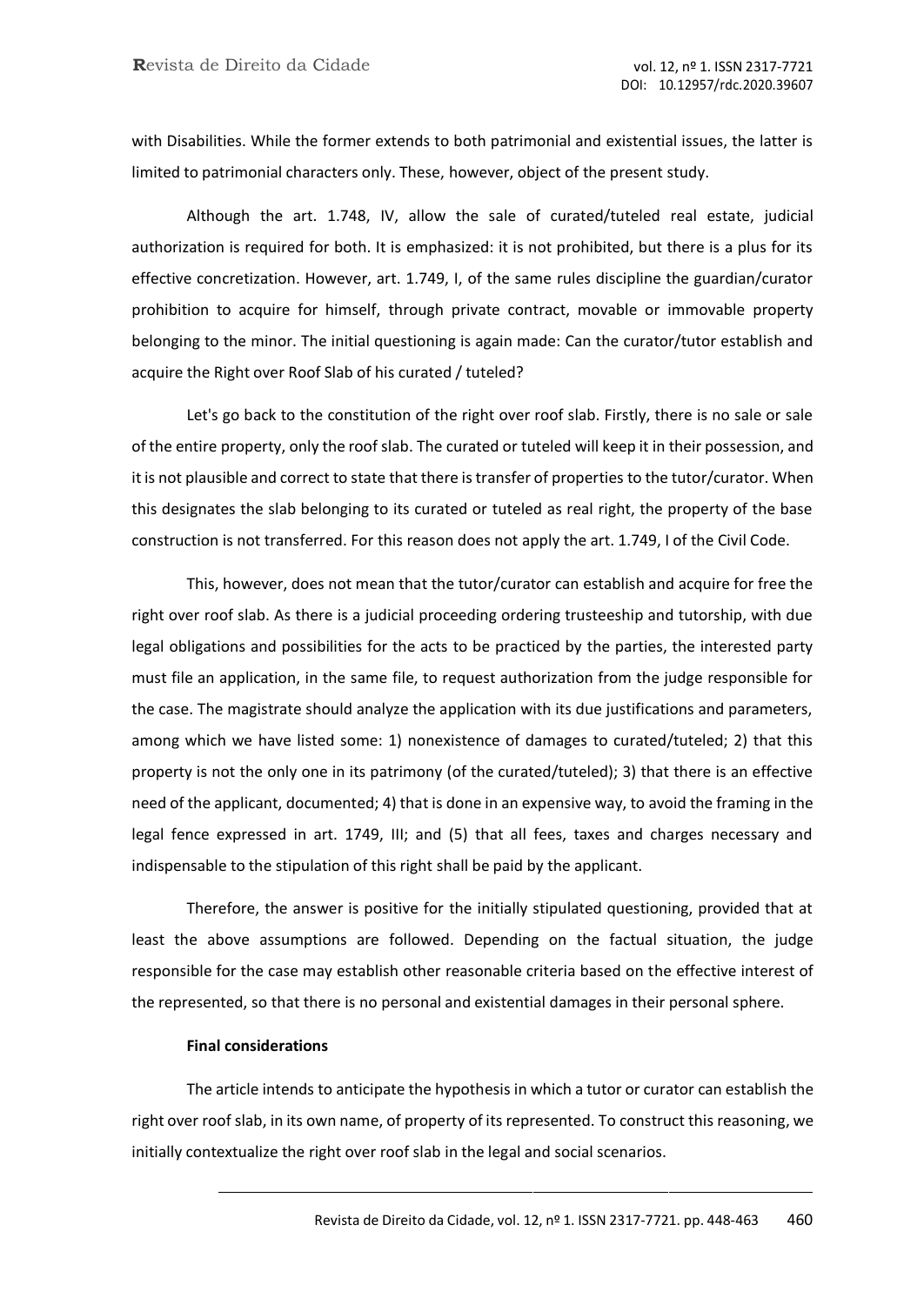With regard to the former, this right presents uniqueness and uniqueness in relation to its fellow men. Regarding the condominium building, the biggest difference is the possibility of establishing ideal fractions of the soil in this institute, while in the right over roof slab there is an express prohibition on this behavior. Regarding surface right, the main difference lies in the resolvable character of this right, whereas in the right over roof slab it will be perpetual.

In the social aspect, the right over roof slab appears as an instrument of real estate regularization, to bring to legality those people who have irregular properties in public records, especially the Brazilian favelas. In a few years, the right over roof slab may become one of the real rights most used because of the countless urban possibilities for its effective establishment. And, for this reason, covering many legal situations, we hypothesize a legal situation and we confront it with the legal prohibitions foreseen in the arts. 1.747-1.749 of the Civil Code.

The problem consisted of the following questioning: Can the curator / tutor establish and acquire the Right over Roof Slab of his curated / tuteled? We have shown that the fence does not reach this legal relationship, since it does not occur the sale of the property in itself, remaining well in the property of the represented. However, the claimant may not claim this claim unconditionally. Some criteria and objective assumptions must be verified for their due grant, of which: 1) nonexistence of damages to curated / tuteled; 2) that this property is not the only one in its patrimony (of the curated / tuteled); 3) that there is an effective need of the applicant, documented; 4) that is done in an expensive way, to avoid the framing in the legal fence expressed in art. 1749, III; and (5) that all fees, taxes and charges necessary and indispensable to the stipulation of this right shall be paid by the applicant.

The article does not intend to exhaust the subject, but only to initiate new discussions. Because it is a new right, the right over roof slab will bring numerous other considerations about its effective practical applicability. We list only one and offer an answer that we find reasonable in relation to the studies carried out so far. It will now be up to the other scholars the criticisms and embargoes necessary to the proposed here.

#### **References**

ALBUQUERQUE JÚNIOR, Roberto Paulino de. **O direito de laje não é um novo direito real, mas um direito de superfície,** 2017. Disponível em: [<http://www.conjur.com.br/2017-jan-02/direito](http://www.conjur.com.br/2017-jan-02/direito-)laje-nao-direito-real-direitosuperficie>. Acesso em: 20 jan. 2019.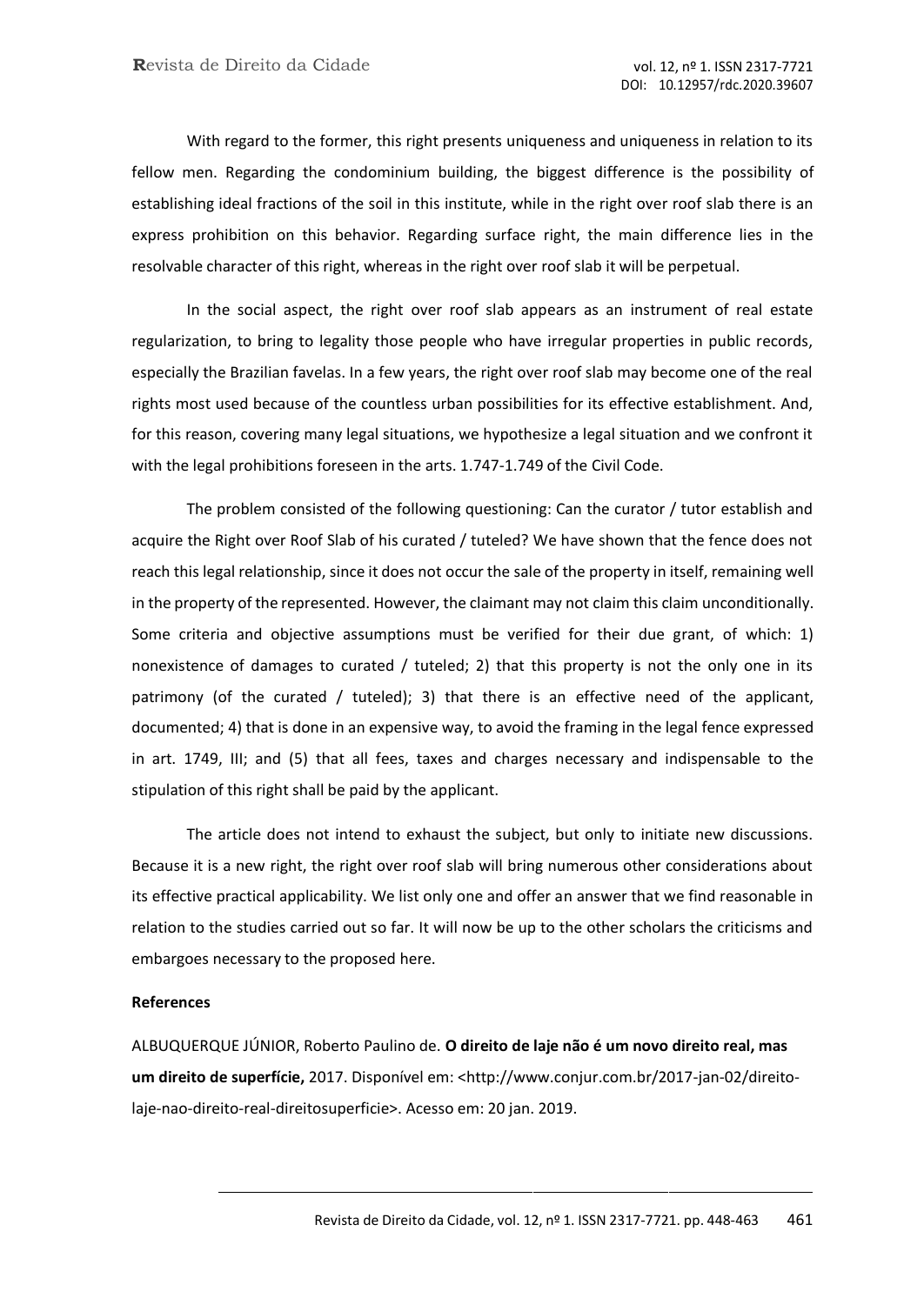BARIFFI, Francisco José. **El régimen jurídico internacional de la capacidad jurídica de las personas con discapacidad.** Madrid: Ediciones Cinca, 2014

BRASIL. **Exposição de Motivos 00020/2016 MCidades MP CCPR**. Brasília, DF, 21 dez. 2016. Disponível em: [<http://www.planalto.gov.br/ccivil\\_03/\\_ato2015-2018/2016/Exm/Exm-](http://www.planalto.gov.br/ccivil_03/_ato2015-2018/2016/Exm/Exm-)MP%20759-16.pdf>. Acesso em: 20 jan. 2019.

BRASIL. Lei 13.465 de 11 de julho de 2017. Brasília, DF, 11 de jul. 2017. Disponível em: [<http://www.planalto.gov.br/ccivil\\_03/\\_ato2015-2018/2017/lei/l13465.htm>](http://www.planalto.gov.br/ccivil_03/_ato2015-2018/2017/lei/l13465.htm). Acesso em: 20 jan. 2019.

CARMONA, Paulo A. C; OLIVEIRA, Fernanda L. Aspectos Urbanísticos, Civis e Registrais do Direito Real de Laje. **Revista Brasileira de Políticas Públicas**. V. 7, No. 2, p. 133. Brasília, ago. 2017.

CUETOS Gonzalez, Glenda. **Discriminacion de las personas con enfermedad mental.** 2013. 104f. Dissertação (Mestrado) – Programa de Pós-Graduação em Proteção Jurídica das pessoas e grupos vulneráveis. Faculdade de Direito de Oviedo, Oviedo, 2013, p. 21-22.

FARIAS, Cristiano Chaves de; ROSENVALD, Nelson. **Curso de direito civil**: reais. 15. ed. Salvador: JusPodvum, 2019. v. 5.

FIUZA, César A. C.; COUTO, Marcelo de R. C. M. Ensaio sobre o direito real de laje como previsto na Lei 13.465/2017. **Civilistica.com**. Rio de Janeiro, a. 6, n. 2, 2017. Disponível em: [<http://civilistica.com/ensaio-sobre-o-direito-real-de-laje/>](http://civilistica.com/ensaio-sobre-o-direito-real-de-laje/). Acesso em: 20 jan. 2019.

GAGLIANO, Pablo S**. Direito real de laje**: primeiras impressões, 2017. Disponível em: <https://jus.com.br/artigos/ 54931/direito-real-de-laje-primeiras-impressoes>. Acesso em: 20 jan. 2019.

GAGLIANO, Pablo Stolze; PAMPLONA FILHO, Rodolfo. **Novo curso de direito civil**: Parte Geral. V. 1. 18. ed. rev., ampl. e atual., São Paulo: Editora Saraiva, 2016.

LIMA, Taisa Maria Macena de; VIEIRA, Marcelo de Mello; SILVA, Beatriz de Almeida Borges e. Reflexões sobre as pessoas com deficiência e sobre os impactos da Lei nº 13.146/2015 no estudo dos planos do negócio jurídico. **Revista Brasileira de Direito Civil – RBDCilvil**, Belo Horizonte, v. 14, p. 17-39, out./dez. 2017.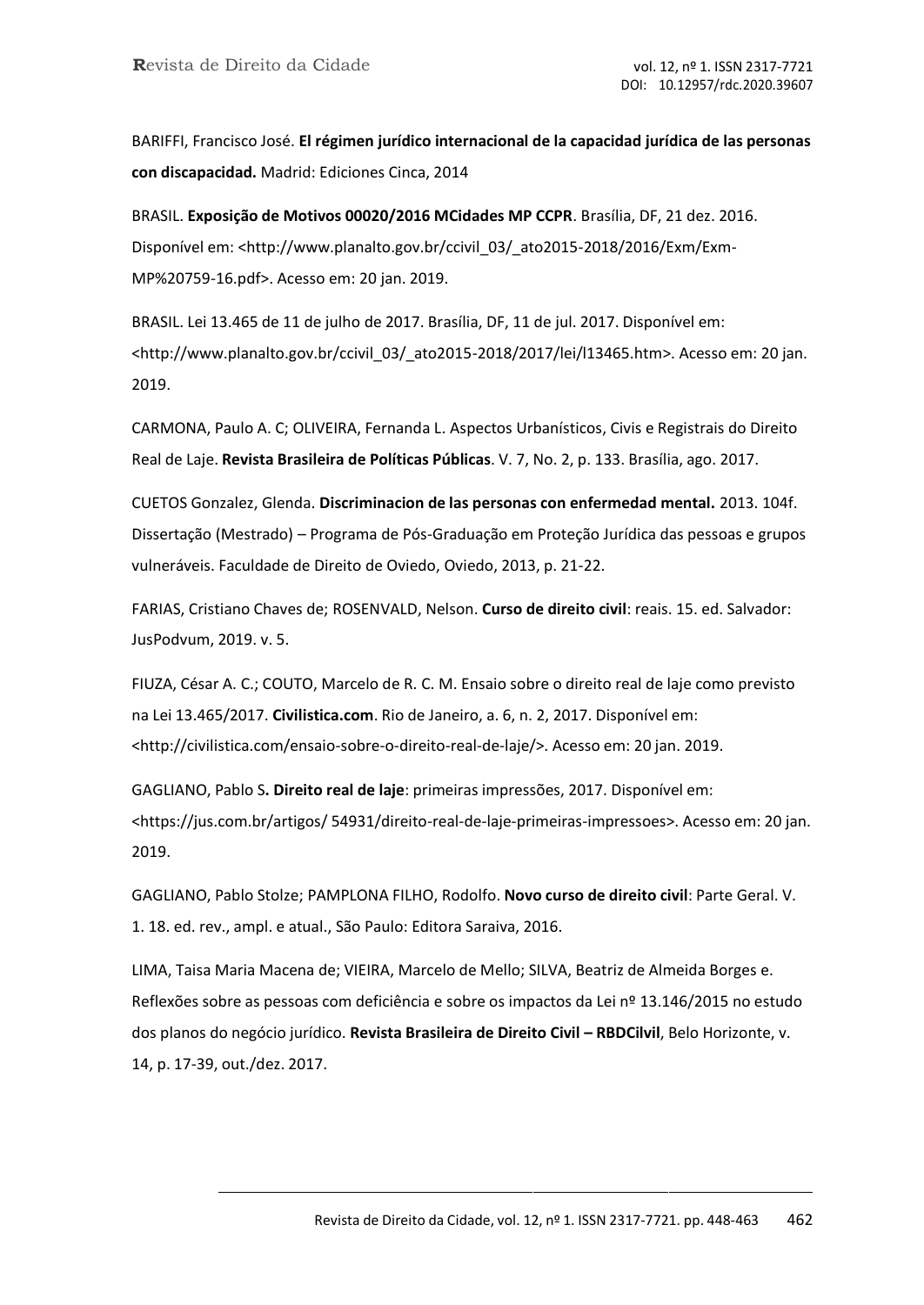LÓPEZ, Felisa-María Corvo. **Los derechos de sobreedificación y subedificación como alternativa al cambio de solar por edificación futura**, p.01-05. Disponível em: [<www.uma.es/media/files/CORVO\\_LOPEZ\\_1.pdf>](http://www.uma.es/media/files/CORVO_LOPEZ_1.pdf). Acesso em: 20 jan. 2019.

MARQUESI, Roberto Wagner. Desvendando o direito de laje. **Civilistica.com.** Rio de Janeiro, a. 7, n. 1, 2018. Disponível em: [<http://civilistica.com/desvendando-o-direito-de-laje/>](http://civilistica.com/desvendando-o-direito-de-laje/). Acesso em: 20 jan. 2019.

MELLO, Marcos Bernardes de. Teoria do fato jurídico: Plano da existência. 17. ed., São Paulo: Saraiva, 2011.

PÉREZ, María Teresa Alonso. **La sobreedificación y la subedificación en la propiedad horizontal (Estudio de Derecho comparado hispano-francés).** Disponível em: <https:/[/www.boe.es/publicaciones/anuarios\\_derecho/abrir\\_pdf.php?id=ANU-C-2005-](http://www.boe.es/publicaciones/anuarios_derecho/abrir_pdf.php?id=ANU-C-2005-) 20069100764>. Acesso em: 20 jan. 2019..

PALACIOS, Agustina; BARIFFI, Francisco José. **La discapacidad como una cuestión de derechos humanos.** Madrid: Ediciones Cinca, 2007, p. 14.

RODRIGUES JR, Otavio Luiz. **Um ano longo demais e seus impactos no Direito Civil Contemporâneo,** 2016. Disponível em: [<http://www.conjur.com.br/2016-dez-26/retrospectiva-](http://www.conjur.com.br/2016-dez-26/retrospectiva-)2016-ano-longo-impactos-direitocivil- contemporaneo>. Acesso em: 20 jan. 2019.

ROSENVALD, Nelson. **O direito real de laje como nova manifestação de propriedade**. Disponível em: [www.nelsonrosenvald.info. A](http://www.nelsonrosenvald.info/)cesso em: 20 jan. 2019.

SÁ, Maria de Fátima Freire de; MOUREIRA, Diogo Luna. **A capacidade dos incapazes: saúde mental e uma releitura da teoria das incapacidades no direito privado.** Rio de Janeiro: Lumes Juris, 2011.

TARTUCE, Flávio. **Direito civil:** lei de introdução e parte geral. 12. ed. rev., atual. e ampl. Rio de Janeiro: Editora Forense, 2016.

VICTORIA MALDONADO, Jorge A.. El modelo social de la discapacidad: una cuestión de derechos humanos. **Boletín Mexicano de Derecho Comparado**. Ano XLVI, n. 138, set./dez. de 2013, p. 1.093-1.109).